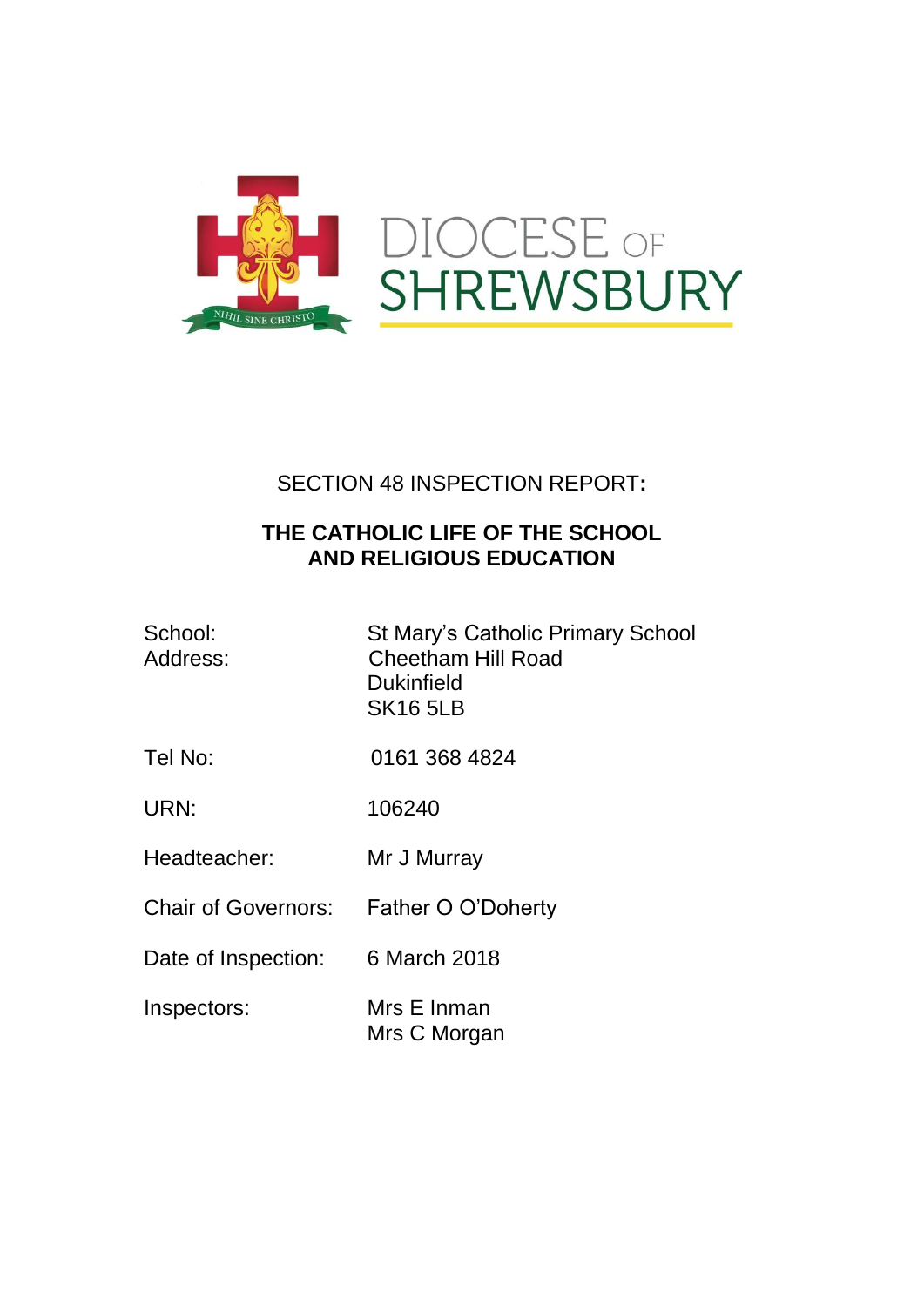**THE SCHOOL'S MISSION STATEMENT:**

**Our mission is to work to develop the full potential of each individual in an environment where the Gospel values of love, peace, truth and justice are lived out.**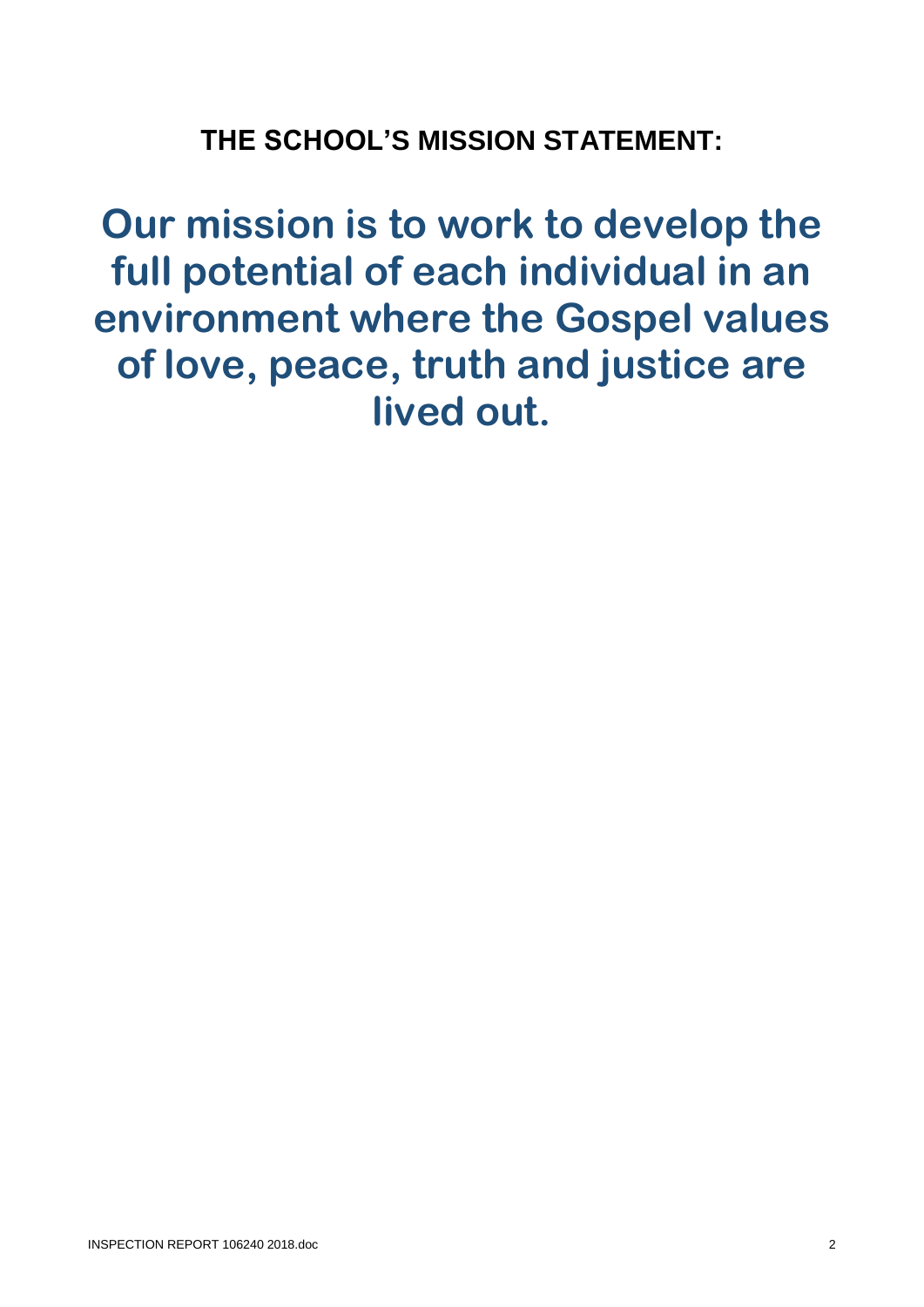# FACTUAL INFORMATION ABOUT THE SCHOOL

| Pupils                                   |    | <b>FS</b> | Y <sub>1</sub> | Y2          | Y <sub>3</sub> | Y4              | Y <sub>5</sub> | Y <sub>6</sub> | Total        |
|------------------------------------------|----|-----------|----------------|-------------|----------------|-----------------|----------------|----------------|--------------|
|                                          | PT | <b>FT</b> |                |             |                |                 |                |                |              |
| Number on roll                           |    | 30        | 30             | 32          | 30             | 32              | 32             | 30             | 216          |
| Catholics on roll                        |    | 19        | 23             | 19          | 16             | 18              | 27             | 21             | 143          |
| Other Christian<br>denomination          |    | 2         | 2              | 7           | 6              | $\overline{4}$  | 2              | 4              | 27           |
| Other faith<br>background                |    | 1         |                |             | 1              |                 | 1              |                | $\mathbf{3}$ |
| No stated religious<br>affiliation       |    | 8         | 5              | 6           | $\overline{7}$ | 10 <sup>1</sup> | 2              | 5              | 43           |
| Number of learners<br>from ethnic groups |    |           |                |             |                |                 |                |                |              |
|                                          |    |           |                |             |                |                 |                |                |              |
| Total on SEN<br>Register                 |    | 5         | 4              | 2           | $\mathcal{P}$  | 4               | 2              | 2              | 21           |
| <b>Total with</b><br>Statements of SEN   |    | 0         | $\mathbf 0$    | $\mathbf 0$ | $\Omega$       | $\mathbf 0$     | $\mathbf 0$    | $\mathbf 0$    | $\mathbf 0$  |
| <b>FSM</b>                               |    | 6         | 4              | 3           | $\overline{2}$ | 6               | 6              | 3              | 30           |
|                                          |    |           |                |             |                |                 |                |                |              |
| Exclusions in last academic year         |    |           |                | Permanent   |                | $\mathbf 0$     |                | Fixed term     | 0            |
| Index of multiple deprivation            |    |           |                |             |                |                 |                |                |              |

PARISHES SERVED BY THE **SCHOOL** Name of Parish No of Pupils St Mary's Dukinfield 139 St Paul's Hyde **or** St James' Hattersley St Peter's **&** St Raphael's Stalybridge St Christopher's Ashton 4 Other 4 Total: 28

|                | With reference to Year 6 - the Catholic<br>schools to which your pupils transferred |                 |
|----------------|-------------------------------------------------------------------------------------|-----------------|
|                | <b>PUPILS TRANSFER</b>                                                              |                 |
|                | Name of School                                                                      | No of<br>Pupils |
| 39             | All Saints Catholic College                                                         | 12              |
| 58             | St Damian's                                                                         | 8               |
| 11             | <b>St Thomas More</b>                                                               | 3               |
| $\overline{4}$ | Other (non-RC)                                                                      | 5               |
| 4              | Total:                                                                              | 28              |

| <b>TIME</b><br>TEACHING<br><b>RE</b>                       | REC | $\sqrt{4}$      | $\sqrt{2}$     | $\sqrt{2}$<br>ັ | Y4         | VE                            | VG           | Total           |
|------------------------------------------------------------|-----|-----------------|----------------|-----------------|------------|-------------------------------|--------------|-----------------|
| RE teaching time<br>Total<br>'Hours)<br>-- per week<br>--- |     | $\sim$<br>4 / 4 | $2\frac{1}{4}$ | $\sim$<br>272   | O1.<br>212 | $\mathbf{C}$<br>$\frac{2}{2}$ | 21/<br>$-72$ | $16\frac{1}{2}$ |

| <b>STAFFING</b>                               |      | <b>NAME OF SCHOOL</b>      |       |
|-----------------------------------------------|------|----------------------------|-------|
| Full-time teachers                            | 8    | Published admission number | 30    |
| Part-time teachers                            |      | Number of classes          |       |
| Total full-time equivalent                    |      | Average class size KS1     | 30.66 |
| Support assistants (TAs)                      | 11   | Average class size KS2     | 31    |
| Percentage of Catholic teachers f.t.e.        | 62.5 |                            |       |
| How many teachers teach RE (P) f.t.e.         |      |                            |       |
| Number of teachers with CCRS or equivalent    |      |                            |       |
| Number of teachers currently undertaking CCRS | ົ    |                            |       |

#### **NAME OF SCHOOL**

| Published admission number | 30    |
|----------------------------|-------|
| Number of classes          |       |
| Average class size KS1     | 30.66 |
| Average class size KS2     | ۹1    |

# **FINANCIAL DATA**

| EXPENDITURE (E) | Last financial year | <b>Current financial year</b> | Next financial year |
|-----------------|---------------------|-------------------------------|---------------------|
| <b>RE</b>       | £2,155.14           | £5,102.00                     | Approx £3,000       |
| English         | £7.986              | £3.134                        | Approx £3,000       |
| Mathematics     | £1,068              | £301                          | Approx £2,000       |
| Science         | £24                 | £253                          | Approx £1,000       |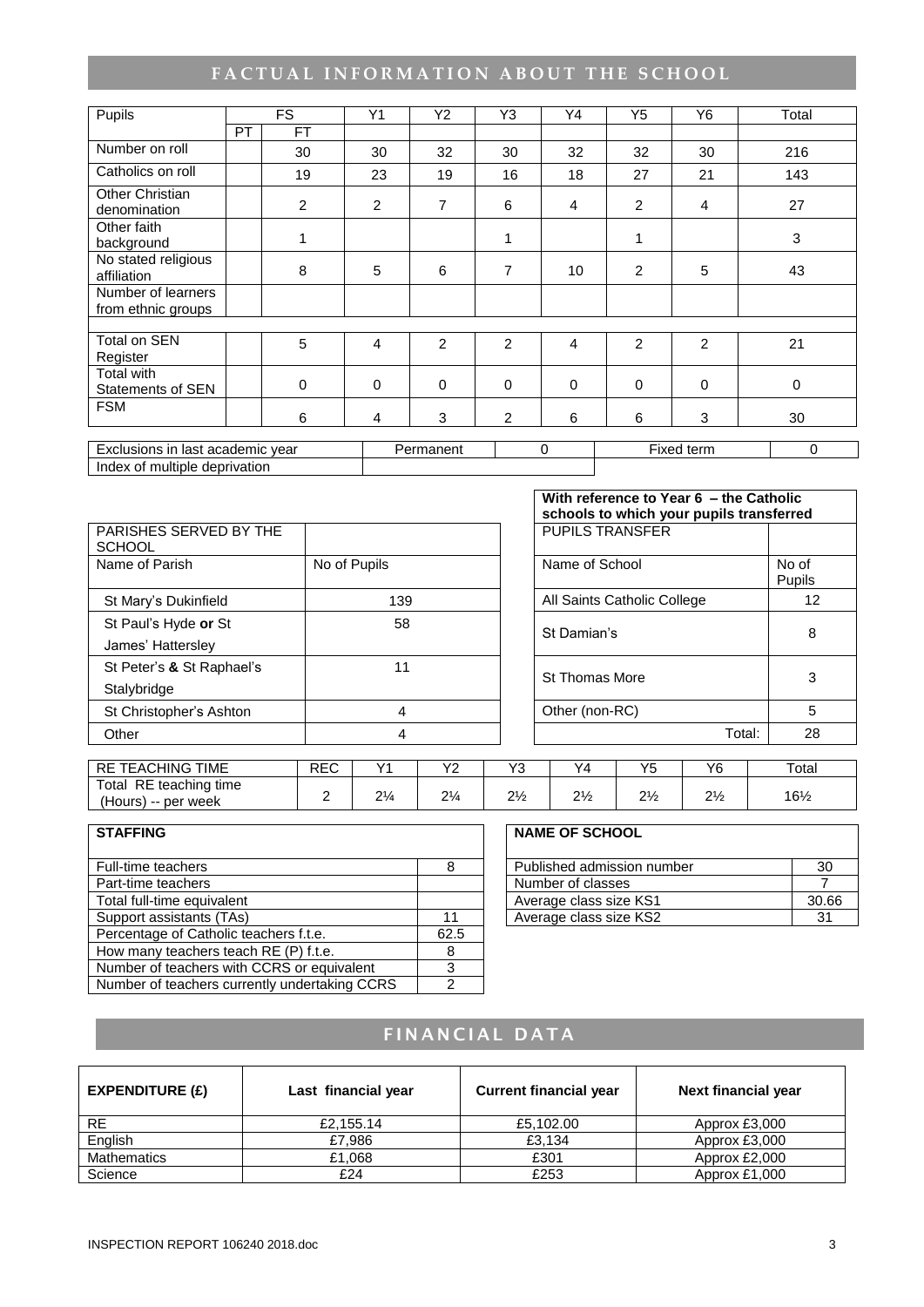| Key to judgements: Grade 1 is outstanding, grade 2 good, grade 3 | <b>Judgement</b> |
|------------------------------------------------------------------|------------------|
| requires improvement and grade 4 inadequate                      |                  |

| <b>OUTCOMES FOR PUPILS</b>                                                                                 |  |
|------------------------------------------------------------------------------------------------------------|--|
| At St Mary's Catholic Primary School, Dukinfield, pupils benefit from a variety of opportunities. Being    |  |
| part of a Family Group, including Year 6 and Reception Buddies encourages and develops collective          |  |
| responsibility, individual responsibility, nurturing qualities and a sense of team. Forest School utilises |  |
| the extensive school grounds to develop teamwork, collaboration, a love and respect for the                |  |
| outdoors, resilience, independence and communication skills. Targeted groups of pupils benefit from        |  |
| the Junior Award Scheme for School. There is an Animal Nurturing Group which encourages a sense            |  |
| of wellbeing, contentment, purpose and responsibility. Pupil sport leaders, Junior Joes, also              |  |
| encourages and promotes leadership and responsibility. Pupils raise funds for a range of charities.        |  |
| They are involved in community social events. They benefit from retreat days both in school and off        |  |
| site.                                                                                                      |  |

Standards attained in Religious Education by the end of Key Stages 1 and 2 are demonstrably high. The evidence seen in lessons, in the pupils' books and from talking to pupils confirms the school's judgements. A rigorous pupil tracking system is in place and this is used effectively to set targets for achievement. Pupils are keen to talk about their achievement and what they are working on. Teacher judgements are moderated both within school and in the local cluster of Catholic schools to ensure accuracy as well as aspiration.

The pupils are rightly proud of their school and eager to share their favourite aspects of learning and life at St Mary's. One of the youngest pupils wanted the inspectors to know about the words they live by: love, peace and truth. An older pupil prompted him to add the word justice. The mission statement is known and understood by everybody; the pupils could explain what this means and how the words are lived out daily at school.

Behaviour across the school is outstanding; this is a secure, happy place in which to learn.

### **LEADERS AND MANAGERS 1**

Knowledgeable, enthusiastic and committed school leaders are untiring in their dedication to embedding the outstanding practice, and improving, their highly successful Catholic primary school. The priority that they afford the Catholic nature of their school is evident through there being three senior leaders responsible for overseeing an aspect of Religious Education and the Catholic Life of the school. A governing body sub group, Catholic Ethos, Performance and Standards, has the remit of accountability for outcomes and standards in Religious Education and the Catholic ethos of the school.

Meticulous systems are in place for monitoring, evaluating, reporting and planning improvement. This work is validated externally by a cycle of reflective Headteacher visits with four other Shrewsbury Diocesan Primary schools in Tameside. There is one full morning visit per school per year to observe teaching, learning and behaviour in all classes as well as a scrutiny of pupils' books to moderate standards. This activity enhances the provision of all the schools involved.

New members of staff are well supported. There has been a recent turnover of staff within the school year and the induction and encouragement of new colleagues is exemplary. In-service training opportunities are regular, many and varied. Staff benefit from opportunities to attend Diocesan courses and conferences and the impact of these courses is evident in lessons and in pupils' work books. Currently two teachers are studying for the Catholic Certificate of Religious Studies, which is a considerable commitment on their part and much appreciated by leaders of the school. Most of the senior leadership team have completed the Catholic Leadership Programme, again an additional commitment for them and for the school financially which benefits pupils.

The distribution of the Religious Education subject leader role ensures that no stone is left unturned in the pursuit of excellence. The current Maternity leave of a highly valued Religious Education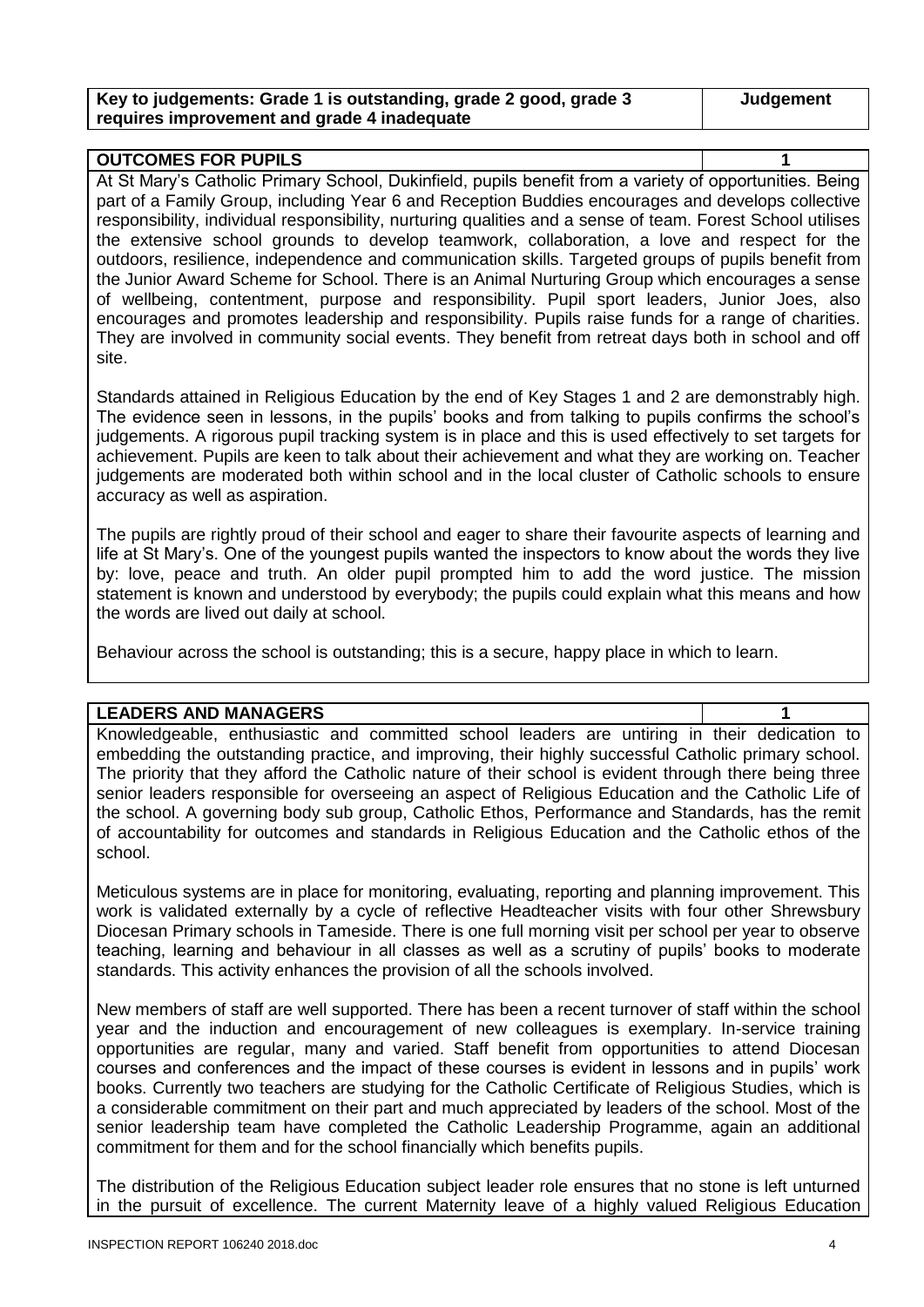leader is covered very effectively because of this distributed leadership.

School leaders are very aware that they could, and should, distribute the leadership of prayer among pupils. They are keen to develop this aspect of current good practice further so that pupils of all ages, abilities and backgrounds learn to use their growing knowledge and understanding to plan, prepare, lead and evaluate worship in their classes and across the school. The development of staff expertise in this area is also a priority for development.

### **PROVISION 1**

The quality of Religious Education lessons observed on the day of the inspection was outstanding overall. The best lessons seen were characterised by enthusiastic teachers who displayed secure subject knowledge, dialogic teaching which harnessed the use of talk to stimulate and extend pupils' thinking, innovative pupil activities which engaged learners of all abilities. Links are made to prior learning, referring back, and deepening, understanding. Teachers use knowledge of pupil attainment to pitch their lessons at an appropriate and challenging level. Pupils know what they must do to make progress in Religious Education knowledge and understanding; they are very enthusiastic. Aspirations are high, and teachers empower pupils to take responsibility for their learning. A scrutiny of pupils' books showed that most pupils benefit from outstanding teaching, even in classes where lessons seen on the day were judged to be good. Support staff made a valuable contribution to pupils' learning in lessons seen.

Considerable thought has been put into the way that the core material of the scheme adopted by the Diocese of Shrewsbury, The Way, the Truth and the Life, is presented to pupils to ensure that all pupils are empowered to achieve at the highest level and that they enjoy their learning in Religious Education. Plans are detailed and ensure comprehensive coverage of the Religious Education content as well as making links across the curriculum. A wide variety of teaching styles and pupil activities ensures that lessons are engaging, challenging and promote learning. Teachers make good use of the Creative Curriculum materials and approaches learned at courses offered through the Diocese. They apply teaching styles used across the curriculum to enhance attainment as well as enjoyment.

Pupils benefit from opportunities to engage with the local community. For example, pupils spoke enthusiastically of their shared activities with pupils from Oakdale Primary, a school for pupils with additional needs.

Prayer is an important part of the school day. The spirituality of pupils and staff is recognised and valued by the parish community. Pupils are nourished in reflecting upon, and talking about, their faith; This is a very inclusive community and pupils, whether from faith backgrounds or none, benefit. Prayer leaders have been selected from Year 6 to contribute to the prayer life of the school. Collective Acts of Worship would be enhanced further by enabling all pupils to plan, prepare and lead worship. They have the capacity to be fully involved in evaluating the impact of the quality of their prayer life in school. Leaders and managers are aware of this next step on their journey of development and are enthusiastic about moving forward.

Parents are kept well informed about the religious life of the school, and their child's learning opportunities, through a comprehensive curriculum guide on the school website, regular Twitter feeds, weekly newsletters and annual pupil reports to parents which describe their child's achievements and next steps in Religious Education. Parents, as well as pupils and staff, are proud of the school and grateful for the hard work of the staff. A parent took the opportunity to write, "My children absolutely enjoy school and when, as a parent, I have needed support, the school have been there to help both emotionally and physically."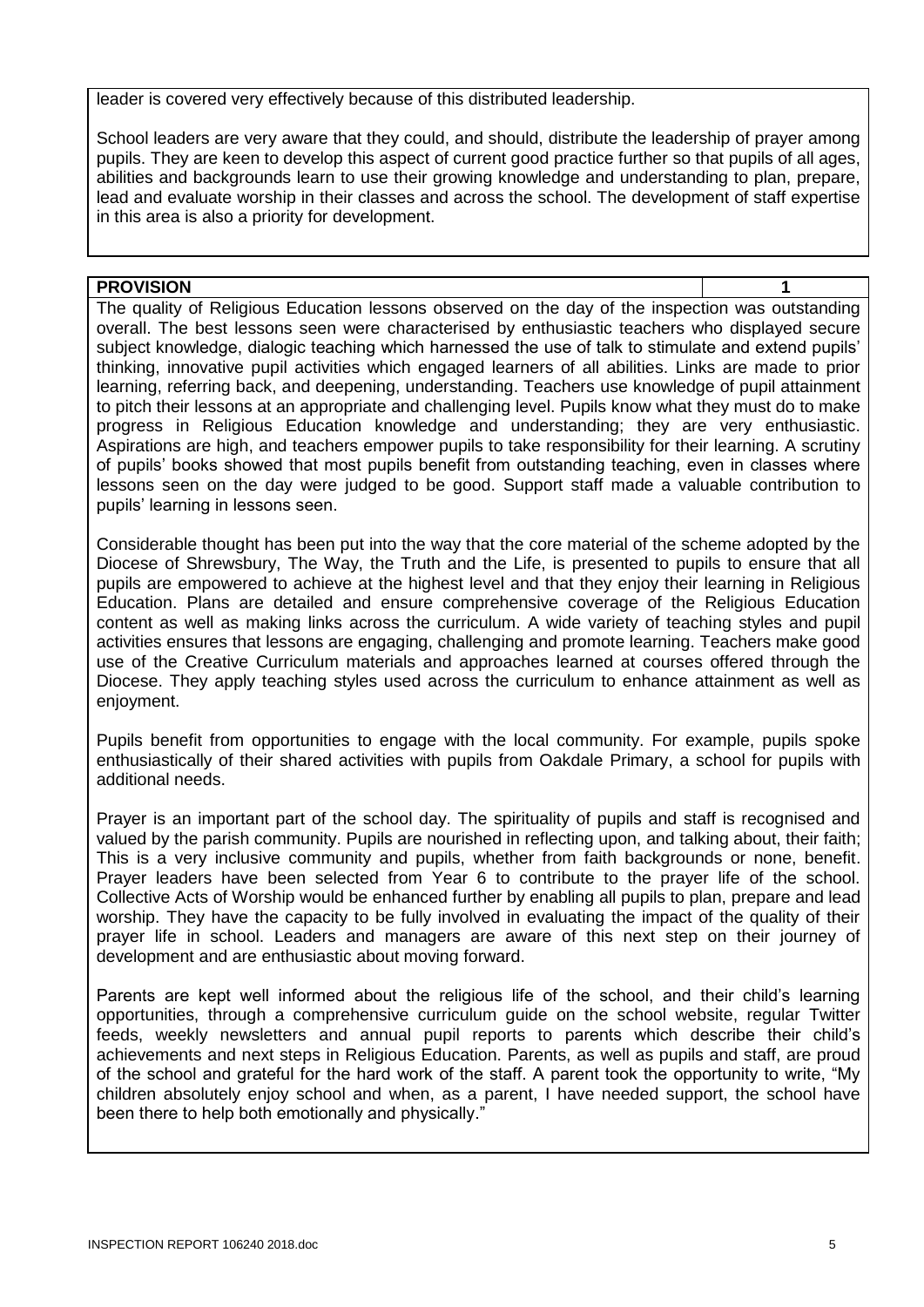| <b>OVERALL EFFECTIVENESS</b>                                                                                                                                    |  |
|-----------------------------------------------------------------------------------------------------------------------------------------------------------------|--|
| St Mary's is an outstanding Catholic Primary school. Leaders and managers are talented,                                                                         |  |
| conscientious, committed and passionate about pupils and their families and strive for excellence in                                                            |  |
| all that they do, constantly seeking ways of enhancing the provision of Catholic education in                                                                   |  |
| Dukinfield. The school community embraces opportunities for growth and development. This                                                                        |  |
| welcoming, inclusive community is highly successful in promoting the mission of the Church in<br>promoting the Gospel values of love, peace, truth and justice. |  |

### **What the school could do to improve further**

 To enhance provision for all pupils, the school should explore further how opportunities for prayer and worship can be enriched through teaching pupils to plan, prepare and lead collective worship.